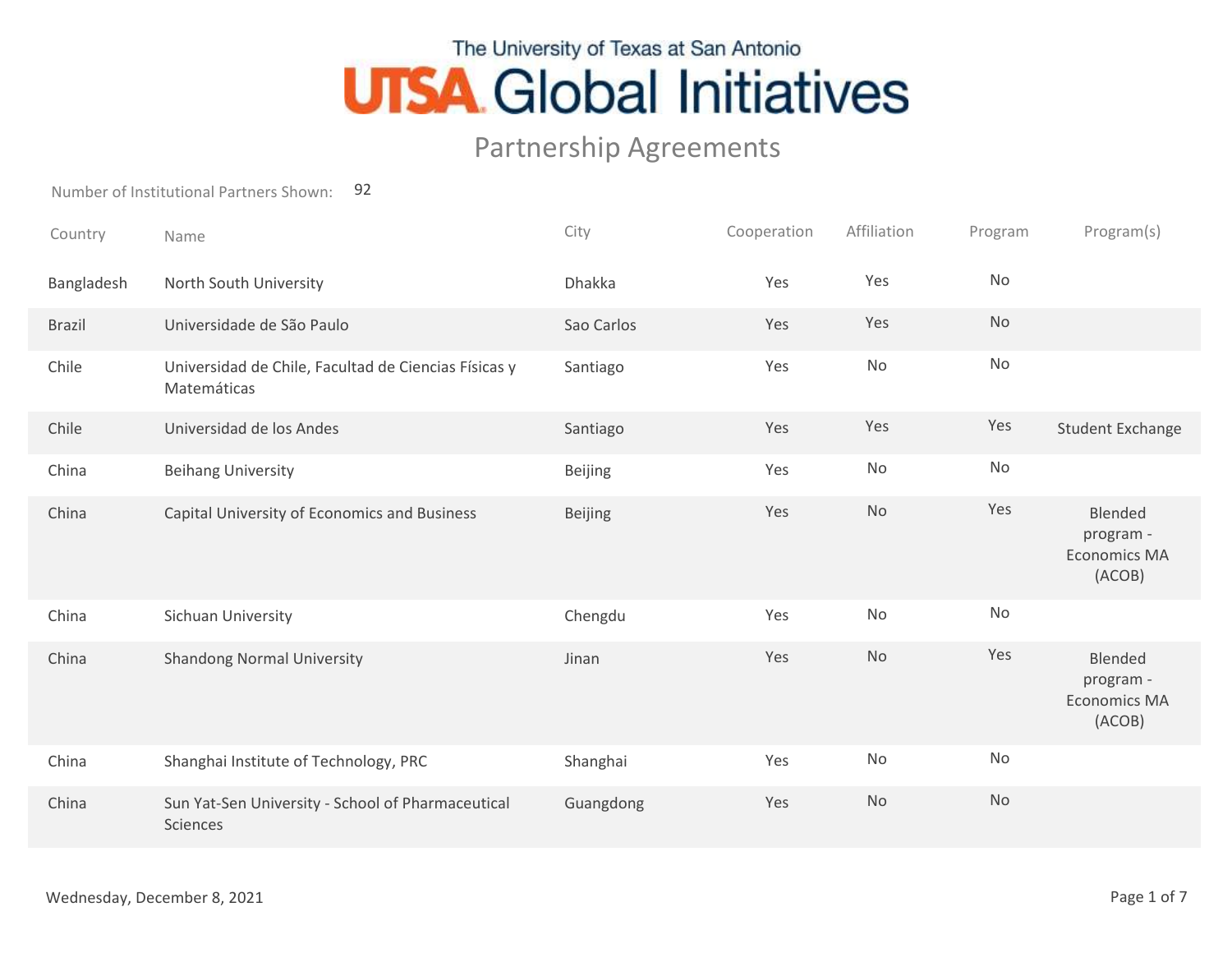| Country           | Name                                                               | City                         | Cooperation | Affiliation | Program   | Program(s)                     |
|-------------------|--------------------------------------------------------------------|------------------------------|-------------|-------------|-----------|--------------------------------|
| China             | Zhejiang Normal University                                         | Jinhua                       | Yes         | No          | No        |                                |
| China             | Zhengzhou Yuren Education Group                                    | Zhengzhou                    | Yes         | No          | No        |                                |
| Colombia          | Universidad ECCI                                                   | Bogota                       | Yes         | No          | No        |                                |
| Colombia          | Universidad EAN                                                    | Bogota                       | Yes         | Yes         | Yes       | <b>Student Exchange</b>        |
| Colombia          | Universidad Pontificia Bolivariana                                 | Medellin                     | Yes         | No          | No        |                                |
| Czech<br>Republic | Palacky University Olomouc                                         | Olomouc                      | Yes         | No          | No        |                                |
| Ecuador           | Universidad de Especialidades Espiritu Santo                       | Guayaquil                    | Yes         | No          | No        |                                |
| Ecuador           | Universidad San Fransisco De Quito                                 | Quito                        | Yes         | No          | No        |                                |
| Finland           | Aalto University                                                   | Espoo                        | Yes         | No          | No        |                                |
| France            | Ecole International des Sciences du Traitement de<br>l'information | Cergy-Pontoise               | Yes         | Yes         | <b>No</b> |                                |
| France            | Ecole Superieure D'ingenieurs en Genie Electrique                  | Saint-Étienne-du-<br>Rouvray | Yes         | No          | No        |                                |
| France            | Ecole Superieure des Sciences Commerciales d'Angers                | Paris                        | Yes         | Yes         | Yes       | <b>COB Student</b><br>Exchange |
| France            | Universite Federale Toulouse Midi-Pyrenees                         | Toulouse                     | Yes         | Yes         | No        |                                |
| Germany           | EBS Universitat fur Wirtschat und Recht                            | Wiesbaden                    | Yes         | Yes         | Yes       | <b>COB Student</b><br>Exchange |
| Germany           | Fachhochschule Brandenburg University of Applied<br>Sciences       | Brandenburg                  | Yes         | No          | No        |                                |
| Germany           | Technische Universitat Darmstadt                                   | Darmstadt                    | Yes         | Yes         | Yes       | <b>Student Exchange</b>        |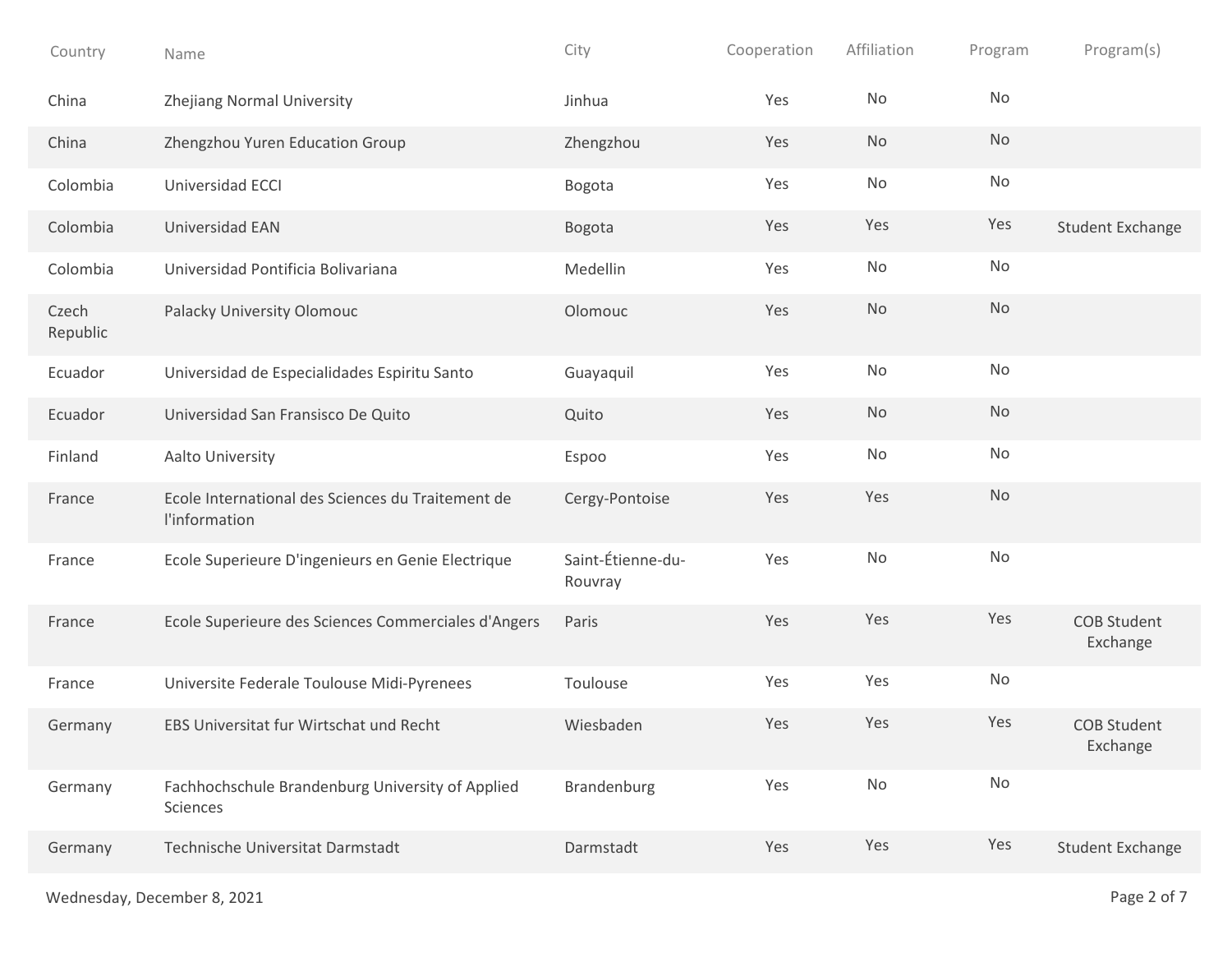| Country   | Name                                       | City         | Cooperation | Affiliation | Program   | Program(s)                                                 |
|-----------|--------------------------------------------|--------------|-------------|-------------|-----------|------------------------------------------------------------|
| Greece    | American College of Thessaloniki           | Thessaloniki | Yes         | <b>No</b>   | No        |                                                            |
| Honduras  | National Autonomous University of Honduras | Tegucigalpa  | Yes         | <b>No</b>   | <b>No</b> |                                                            |
| India     | Amrita Vishwa Vidyapeetham                 | Coimbatore   | Yes         | No          | No        |                                                            |
| India     | DEV SANKSRITI University                   | Haridwar     | Yes         | <b>No</b>   | No        |                                                            |
| India     | University of Hyderabad                    | Hyderabad    | Yes         | <b>No</b>   | No        |                                                            |
| Indonesia | Universitas Sebelas Maret                  | Surakarta    | Yes         | Yes         | No        | <b>Public Health</b><br>Collaborative<br>Activities (HCAP) |
| Israel    | Kaye Academic College of Education         | Beersheba    | Yes         | No          | No        |                                                            |
| Italy     | Sapienza University of Rome                | Rome         | Yes         | <b>No</b>   | Yes       | <b>Student Exchange</b>                                    |
| Italy     | Santa Reparata International School of Art | Florence     | Yes         | <b>No</b>   | No        |                                                            |
| Italy     | Università degli Studi di Urbino Carlo Bo  | Urbino       | Yes         | <b>No</b>   | No        |                                                            |
| Italy     | Università degli Studi dell'Aquila         | L'Aquila     | Yes         | No          | No        |                                                            |
| Japan     | <b>Kumamoto University</b>                 | Kumamoto     | Yes         | Yes         | <b>No</b> |                                                            |
| Japan     | Kyoto University of Foreign Studies        | Kyoto        | Yes         | Yes         | Yes       | <b>Student Exchange</b>                                    |
| Japan     | National Astronomical Observatory of Japan | Tokyo        | Yes         | No          | <b>No</b> |                                                            |
| Japan     | Nagoya University of Foreign Studies       | Nisshin      | Yes         | No          | Yes       | <b>Student Exchange</b>                                    |
| Japan     | Waseda University                          | Tokyo        | Yes         | <b>No</b>   | Yes       | <b>COB Student</b><br>Exchange                             |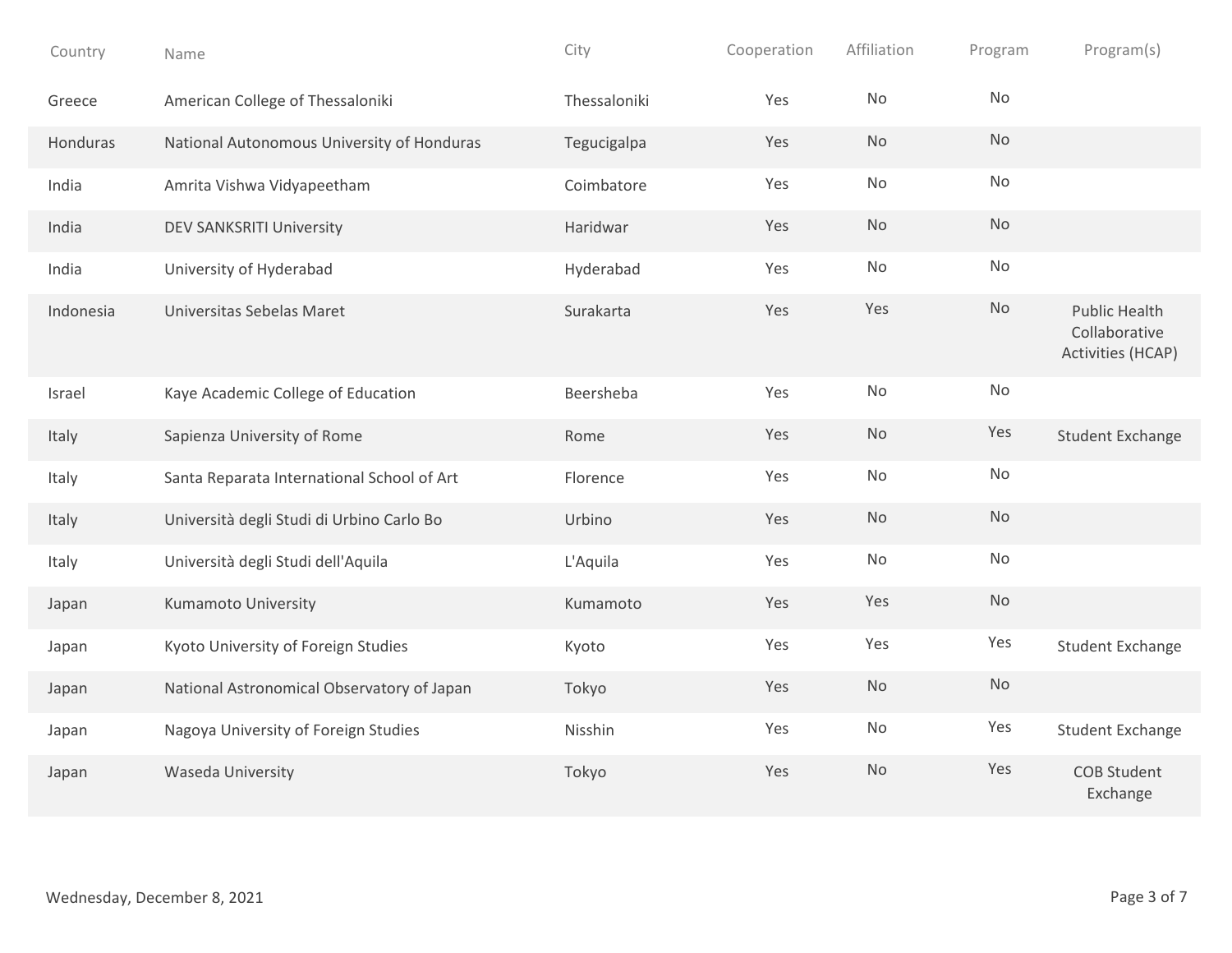| Country    | Name                                                                                    | City               | Cooperation | Affiliation | Program   | Program(s)              |
|------------|-----------------------------------------------------------------------------------------|--------------------|-------------|-------------|-----------|-------------------------|
| Kazakhstan | L.N. Gumilyov Euroasian National University Republic<br>of Kazakhstan                   | Astana             | Yes         | No          | <b>No</b> |                         |
| Malaysia   | Taylor's University                                                                     | Selangor           | Yes         | Yes         | <b>No</b> |                         |
| Mexico     | Centro de Investigaciones y Estudios Superiores en<br>Antropologia Social en Mexico, DF | Mexico City        | Yes         | No          | No        |                         |
| Mexico     | Centro de Idiomas Extranjeros                                                           | Chilpancingo       | Yes         | <b>No</b>   | <b>No</b> |                         |
| Mexico     | El Colegio de la Frontera Norte                                                         | Tijuana            | Yes         | No          | No        |                         |
| Mexico     | El Colegio de México                                                                    | <b>Mexico City</b> | Yes         | Yes         | <b>No</b> |                         |
| Mexico     | Corporacion Mexicana de investigacion de<br>materiales COMIMSA                          | Saltillo           | Yes         | No          | No        |                         |
| Mexico     | Indaba Comunicación S.C.                                                                |                    | Yes         | No          | <b>No</b> |                         |
| Mexico     | Instituto Tecnológico Autónomo de México                                                | <b>Mexico City</b> | Yes         | Yes         | Yes       | <b>Student Exchange</b> |
| Mexico     | Instituto Tecnologico y de Estudios Superiores de<br>Monterrey                          | Monterrey          | Yes         | Yes         | Yes       | <b>Student Exchange</b> |
| Mexico     | NEPOH Desarrollo Integral de Competencia SAPI de<br>${\sf CV}$                          |                    | Yes         | No          | No        |                         |
| Mexico     | Universidad Autónoma Benito Juárez de Oaxaca                                            | Oaxaca             | Yes         | Yes         | <b>No</b> |                         |
| Mexico     | Universidad Autonoma de Ciudad Juarez                                                   | Juarez             | Yes         | No          | No        |                         |
| Mexico     | Universidad Autónoma de Nuevo León                                                      | Monterrey          | Yes         | No          | No        |                         |
| Mexico     | Universidad Autónoma de San Luis Potosí Inicio                                          | San Luis           | Yes         | No          | No        |                         |
| Mexico     | Universidad Autónoma de Tamaulipas                                                      | Victoria           | Yes         | <b>No</b>   | No        |                         |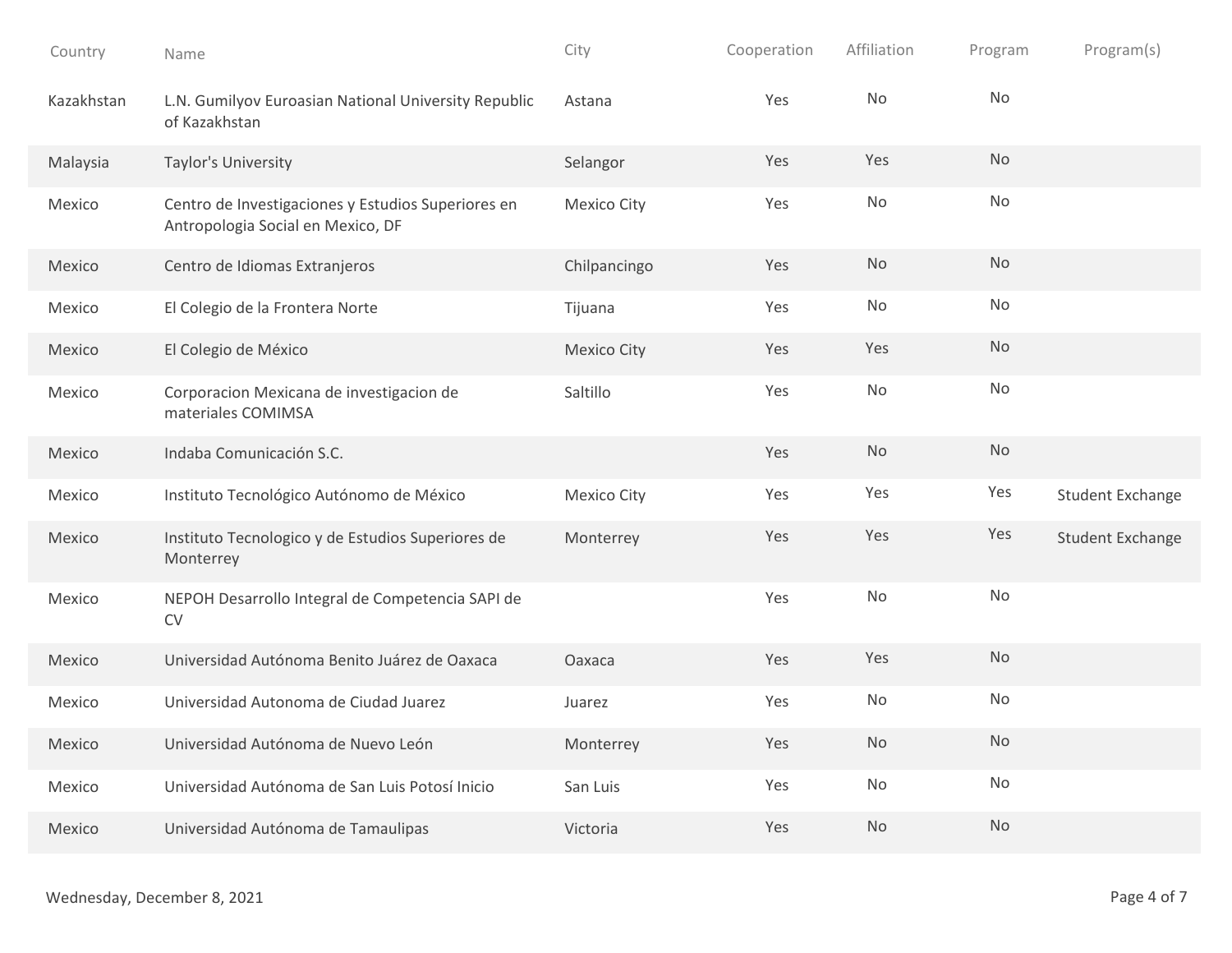| Country     | Name                                            | City                          | Cooperation | Affiliation | Program       | Program(s)               |
|-------------|-------------------------------------------------|-------------------------------|-------------|-------------|---------------|--------------------------|
| Mexico      | Universidad Anahuac Xalapa                      | Xalapa                        | Yes         | <b>No</b>   | <b>No</b>     |                          |
| Mexico      | Universidad de Monterrey                        | Monterrey                     | Yes         | No          | No            |                          |
| Mexico      | Universidad de las Américas Puebla              | Puebla                        | Yes         | Yes         | Yes           | <b>Student Exchange</b>  |
| Mexico      | Universidad Juárez del Estado de Durango (UJED) | Juarez                        | Yes         | No          | $\mathsf{No}$ |                          |
| Mexico      | Universidad Nacional Autónoma de México         | Multiple                      | Yes         | No          | <b>No</b>     |                          |
| Mexico      | Universidad de Sonora                           | Hermosillo                    | Yes         | No          | Yes           | Summer<br>Research Camps |
| Mexico      | Universidad Popular Autonoma de Puebla          | Puebla                        | Yes         | No          | No            |                          |
| Mexico      | Universidad Politécnica del Golfo de México     | Paraíso                       | Yes         | No          | <b>No</b>     |                          |
| Mexico      | Universidad de Quintana Roo                     | Chetumal                      | Yes         | No          | No            |                          |
| Mexico      | Universidad Tecnológica del Norte de Coahuila   | Nava                          | Yes         | No          | <b>No</b>     |                          |
| Peru        | Universidad ESAN                                | Lima                          | Yes         | No          | No            |                          |
| Philippines | University of Santo Tomas                       | Manila                        | Yes         | <b>No</b>   | <b>No</b>     |                          |
| South Korea | Jeonbuk University                              | Jeonju City                   | Yes         | No          | No            |                          |
| South Korea | Kookmin University                              | Seoul                         | Yes         | Yes         | Yes           | <b>Student Exchange</b>  |
| South Korea | Namseoul University                             | Cheonan                       | Yes         | No          | $\mathsf{No}$ |                          |
| South Korea | Sun Moon University                             | Asan-si                       | Yes         | No          | <b>No</b>     |                          |
| Spain       | Universidad de La Laguna                        | San Cristóbal de La<br>Laguna | Yes         | Yes         | No            |                          |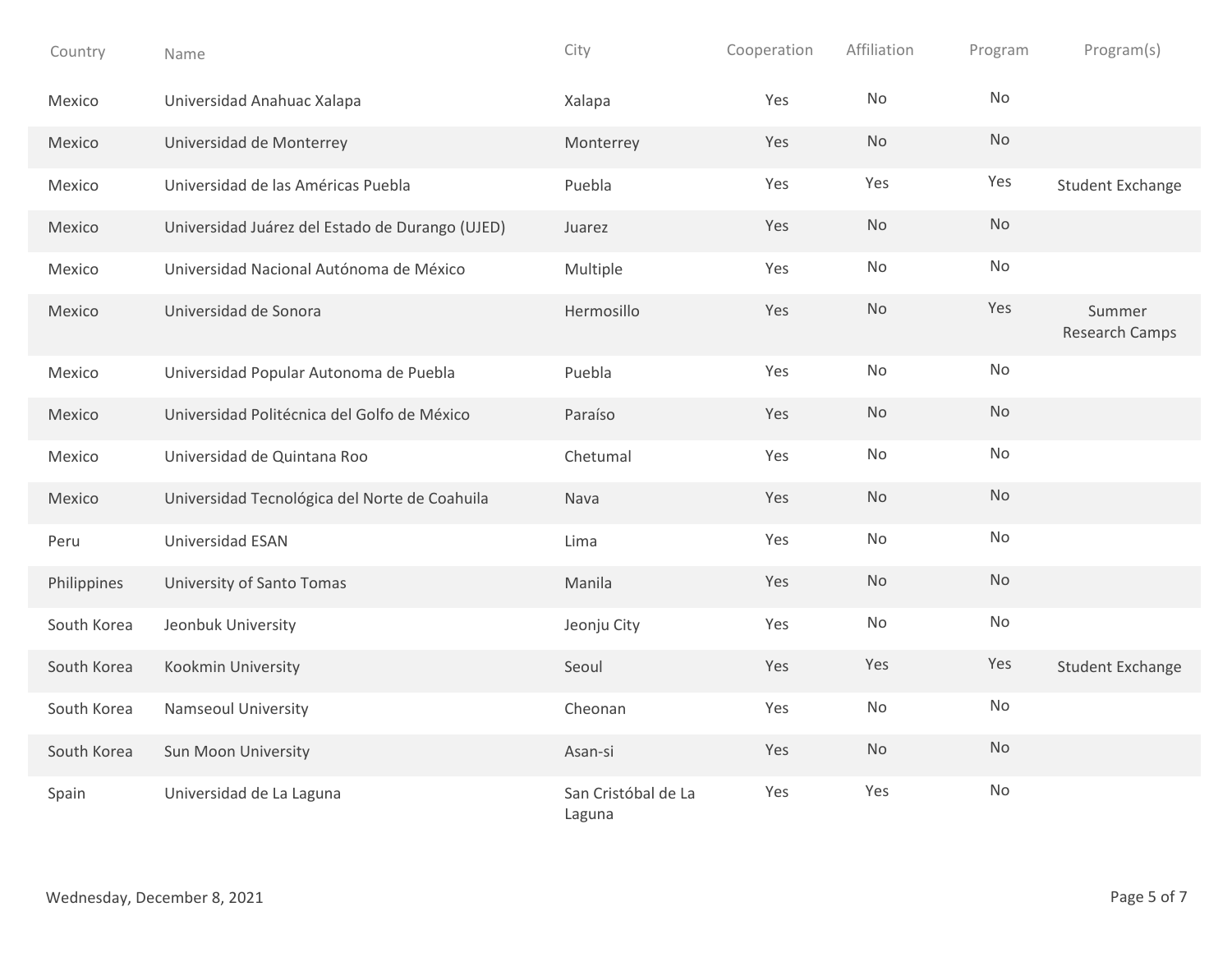| Country | Name                                        | City                 | Cooperation | Affiliation | Program       | Program(s)                                            |
|---------|---------------------------------------------|----------------------|-------------|-------------|---------------|-------------------------------------------------------|
| Spain   | Universidad de Extremadura                  | Badajoz              | Yes         | <b>No</b>   | No            |                                                       |
| Spain   | Universidad de La Rioja                     | Logroño              | Yes         | No          | No            |                                                       |
| Taiwan  | Ming Chuan University                       | Taipei               | Yes         | No          | Yes           | Blended<br>program -<br><b>Economics MA</b><br>(ACOB) |
| Taiwan  | National Cheng Kung University              | Tainan               | Yes         | No          | Yes           | Blended<br>program -<br><b>Economics MA</b><br>(ACOB) |
| Taiwan  | National Formosa University                 | Huwei                | Yes         | <b>No</b>   | <b>No</b>     | Research<br>Exchange                                  |
| Taiwan  | <b>National Tsing Hua University</b>        | Hsinchu City         | Yes         | No          | Yes           | Blended<br>program -<br><b>Economics MA</b><br>(ACOB) |
| Taiwan  | Providence University                       | Taichung             | Yes         | Yes         | No            |                                                       |
| Taiwan  | Tunghai University                          | <b>Taichung City</b> | Yes         | No          | $\mathsf{No}$ |                                                       |
| Taiwan  | Tamkang University of the Republic of China | New Taipei City      | Yes         | No          | No            |                                                       |
| Turkey  | <b>Istanbul Technical University</b>        | Istanbul             | Yes         | No          | No            |                                                       |
| Turkey  | <b>MEF University</b>                       | Istanbul             | Yes         | No          | Yes           | Blended<br>program -<br>Architecture MA<br>(CEID)     |
| Turkey  | Pamukkale University                        | Pamukkale            | Yes         | No          | No            |                                                       |